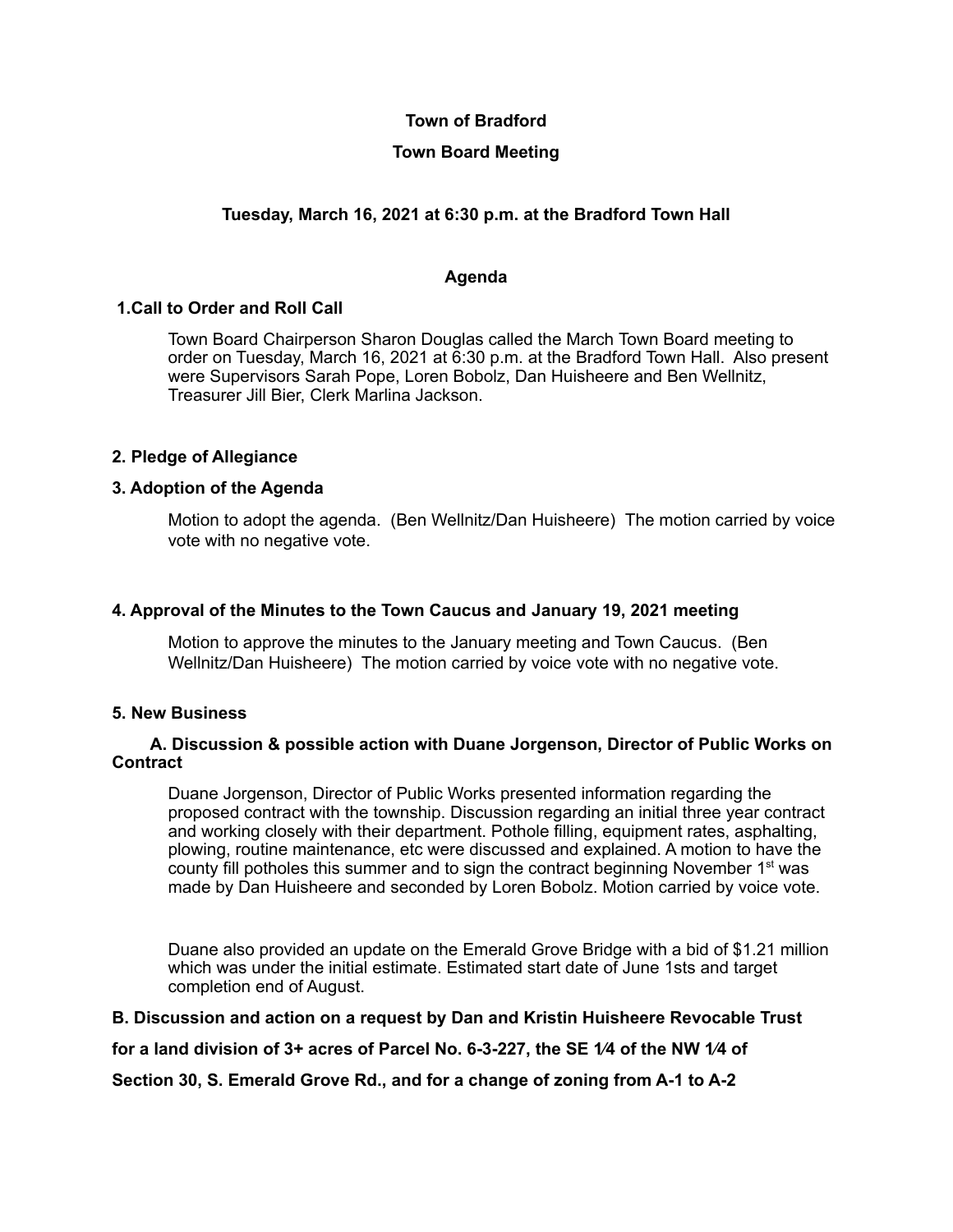### **Agricultural District 2 on the newly divided parcel under Section 4.5 and for a**

## **Conditional Use Permit under Section 4.5 (3) (1) of Chapter One, the Zoning**

### **Ordinance of the Code of Ordinances of the Town of Bradford to allow more than**

#### **one animal unit per acre.**

A motion was made to approve the land division with the recommendations by the county and P&Z committee. Loren Bobolz/Sarah Pope. Dan Huisheere abstained from voting. The motion carried by voice vote with no negative vote.

A motion was made to approve the change of zoning form A-1 to A-2. Ben Wellnitz/Sarah Pope. Dan Huisheere abstained from voting. The motion carried by voice vote with no negative vote.

A motion was made to approve the CUP for the newly created parcel to allow for more than one animal unit per acre. Loren Bobolz/Ben Wellnitz. Dan Huisheere abstained. Motion carried by voice vote with no negative vote.

### **C. Discussion and action on Approval of Ordinances No. 53-2020 to amend the**

**zoning ordinance for Parcel No. 6-3-105.1, Ordinance No. 54-2020 to amend the**

#### **zoning ordinance for Parcel No. 6-3-260.1 and Ordinance No. 55-2020 to amend**

#### **the zoning ordinance for Parcel No. 6-3-68.1**

Discussion regarding the ordinances was had in regards to amend zoning. A motion was made to table. Dan Huisheere/Sarah Pope. Motion carried by voice vote with no negative vote.

#### **D. Discussion and action on mowing contract for the Town Hall**

Discussion in regards to mowing the townhall. Mitchell Buchanan and Wayne Douglas are both interested. Wayne Douglas submitted a bid to mow the Bradford Townhall. A motion was made to approve Wayne Douglas' bid of \$400.00 to mow and trim. Sarah Pope/Dan Huisheere. Sharon Douglas abstained from voting. Motion carried by voice vote with no negative vote.

### **E. Discussion on resident inquiring about starting up a wedding venue**

Discussion regarding zoning and A-1 property, animals in the building, portapotty rental, parking, alcohol, traffic, noise, and marking. No action taken.

### **F. Delavan Darien School District Report**

Report emailed to supervisors.

### **G. Discussion and action on report by Fire District Representative**

Loren Bobolz reported covid calls were down, fire department is putting new tires on two trucks.

#### **H. Discussion and action on Zoning Officer Report**

No news.

### **I. Discussion and action on Supervisors' evaluation of their sections of roads**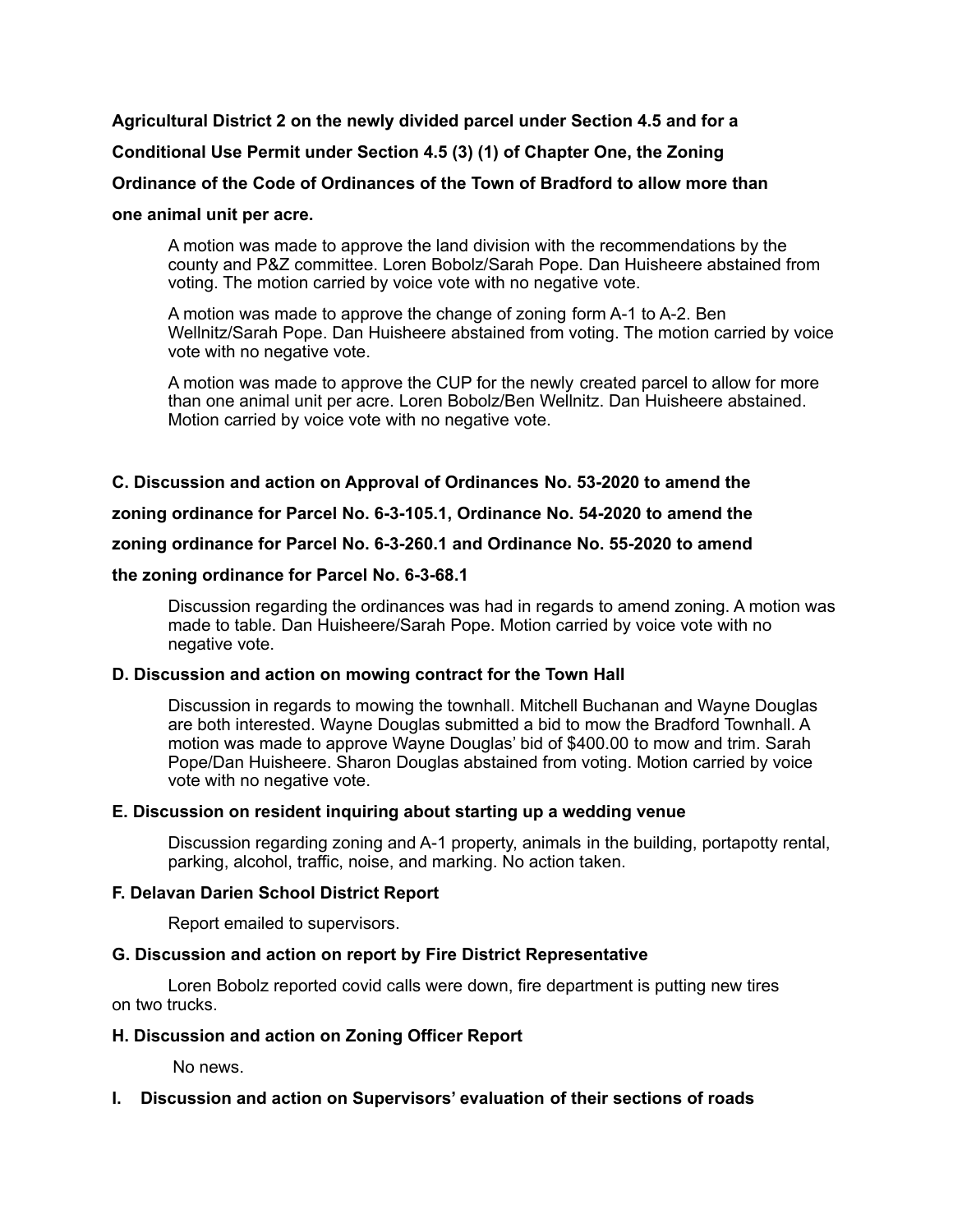Discussion and evaluation of roads was a stop sign was stolen off of Reed Rd again and the O'Rielly road sign is missing as well. The east end of Minkey Road, Emerald Grove Road, Waite Road are in rough shape with many potholes and broken asphalt. Garbage was dumped on Maple Lane.

**J. Discussion and action on roadwork, including but not limited to tree trimming,**

**culvert repair and replacement, crack filling, ditching, shouldering, maintenance**

**including replacement of signs and posts, paver repair, pothole filling and**

## **Emerald Grove Bridge Project, Creek Road LRIP project and financing the**

### **Project,**

Sign and post for Reed Road and Emerald Grove are up. Curve sign for O'Rielly road will need to be put up yet. Garbage was left on Maple Lane. Bids from Emerald Grove Railroad Bridge are back. Air purifier has been installed in town hall. Tracey Lantz completed the hookup for the air purifier for \$97.11 on March 16, 2021. Recommend to change filter once a year. Sharon will work with Dan on Bridge Report such as replacing markers, clearing vegetation, etc. Jill has been in contact with Shawn Murphy from First National Bank & Trust in Walworth regarding a loan. There is a 10% construction contingency. Total of project would be \$702,000. \$643,000 to be paid by the project. A motion to approve a floating line of credit for \$650,000.00 from First National Bank and Trust was made. Sarah Pope/Loren Bobolz. Motion carried by voice vote with no negative votes.

### **K. Discussion and action on Town Hall Repair Committee Report**

Sharon reported that south side ramp on Town Hall needs to be scraped and painted yet. She will bring paint back out after it warms up. Also noted that the flag needs work.

### **L. Discussion and action on approval of Driveway Permit Applications**

None

## **M. Discussion and action on Utility Permit Applications**

None

### **6. Citizen Participation**

Dave Moyer invited the board to a celebration in April hosted at his house.

### **7. Announcements and Reports**

Chairman Douglas met with the owner on Wednesday at his business in Emerald Grove to review the premise and renew the license. Discussion was had about removal of file cabinets and printers from Sandra Clarkes house and the discussion of fire proof file cabinets. Also discussed was the lock safe and opening it. Sarah was going to get quotes from moving companies in regards to hauling the cabinets and lock safe. Also discussion of old records and offering them to the historical society.

### **A. The April Town Board meeting will be held on Tuesday, April 20 th ,2021 immediately following the Annual Town Meeting which will begin at 6:30 p.m. at the Bradford Town Hall.**

## **B. Rock County Sheriff's Report**